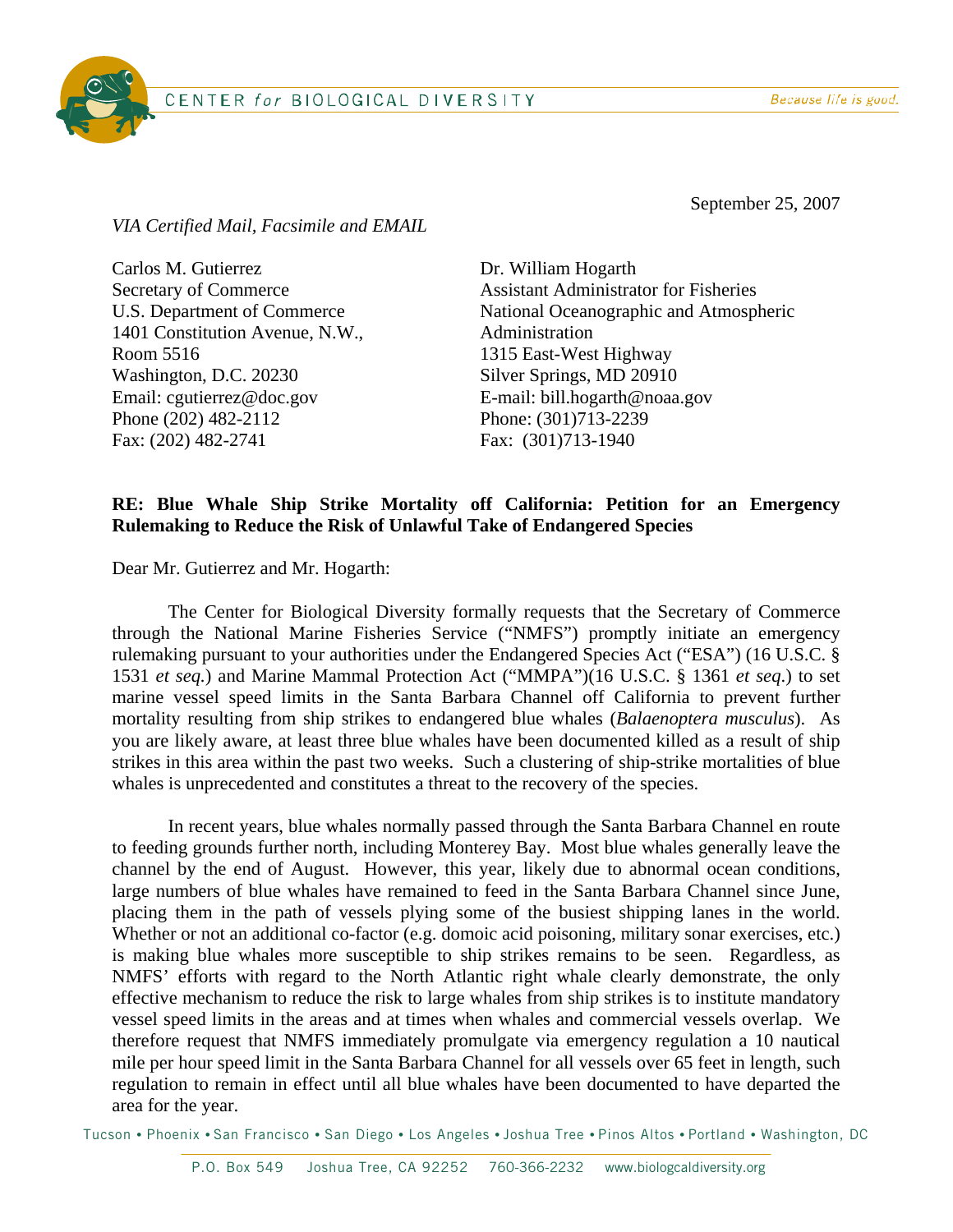## **I. The Endangered Blue Whale and Ship Strikes**

 The blue whale is the largest animal known to have ever lived on earth. Once numbering over 300,000, the global blue whale population has been reduced by commercial whaling to likely fewer than 10,000 individuals. Blue whales off California are part of the Eastern North Pacific Stock, one of two North Pacific stocks identified by distinct, stereotypic calls. The current best estimate for the Eastern North Pacific Stock is 1,186 animals. NMFS 2007. Draft U.S. Pacific Marine Mammal Stock Assessments: 2007 ("2007 Draft SAR"), available at http://www.nmfs.noaa.gov/pr/pdfs/sars/po2007\_draft.pdf.

 Under the MMPA the blue whale is considered both "depleted" and "strategic." The potential biological removal ("PBR") for the Eastern North Pacific Stock is 2 animals per year, and because the stock spends approximately half its time outside of U.S jurisdiction (primarily in waters off Mexico and Central America), the PBR allocation for U.S. waters is 1 animal per year.

 The blue whale has been listed as "endangered" under the ESA since the statute's inception. In 1998, NMFS approved a final recovery plan for the species. The recovery plan identified ship strikes as one of the primary threats to the species in the Pacific.

Ship strikes were implicated in the deaths of at least four and possibly six blue whales off California between 1980 and 1993 (Barlow et al. 1995; Barlow et al. 1997). The average number of blue whale mortalities in California attributed to ship strikes was 0.2 per year from 1991-1995 (Barlow et al. 1997). Further mortalities of this nature probably have occurred without being reported. Several of the whales photo-identified off California had large gashes on the dorsal body surface that were thought to have been caused by collisions with vessels (Calambokidis 1995).

Recovery Plan at 12. The recovery plan also specifically recommends actions to identify areas where ship strikes occur and to take appropriate action to reduce or eliminate such impacts:

4.1 Identify areas where ship collisions with blue whales might occur, and areas where concentrations of blue whales coincide with significant levels of maritime traffic or pollution.

4.2 Identify and implement methods to reduce ship collisions with blue whales.

*Id.* at 21. The recovery plan concludes that "implementation of appropriate measures designed to reduce or eliminate such problems are essential to recovery" and that such actions "must be taken to prevent a significant decline in population numbers." *Id*. at 36.

 Despite the recommendations of the recovery plan, NMFS has not addressed blue whale ship strikes, and ship strikes have become an increasing problem for the species. According to the most recent stock assessment report, "ship strikes were implicated in the deaths of blue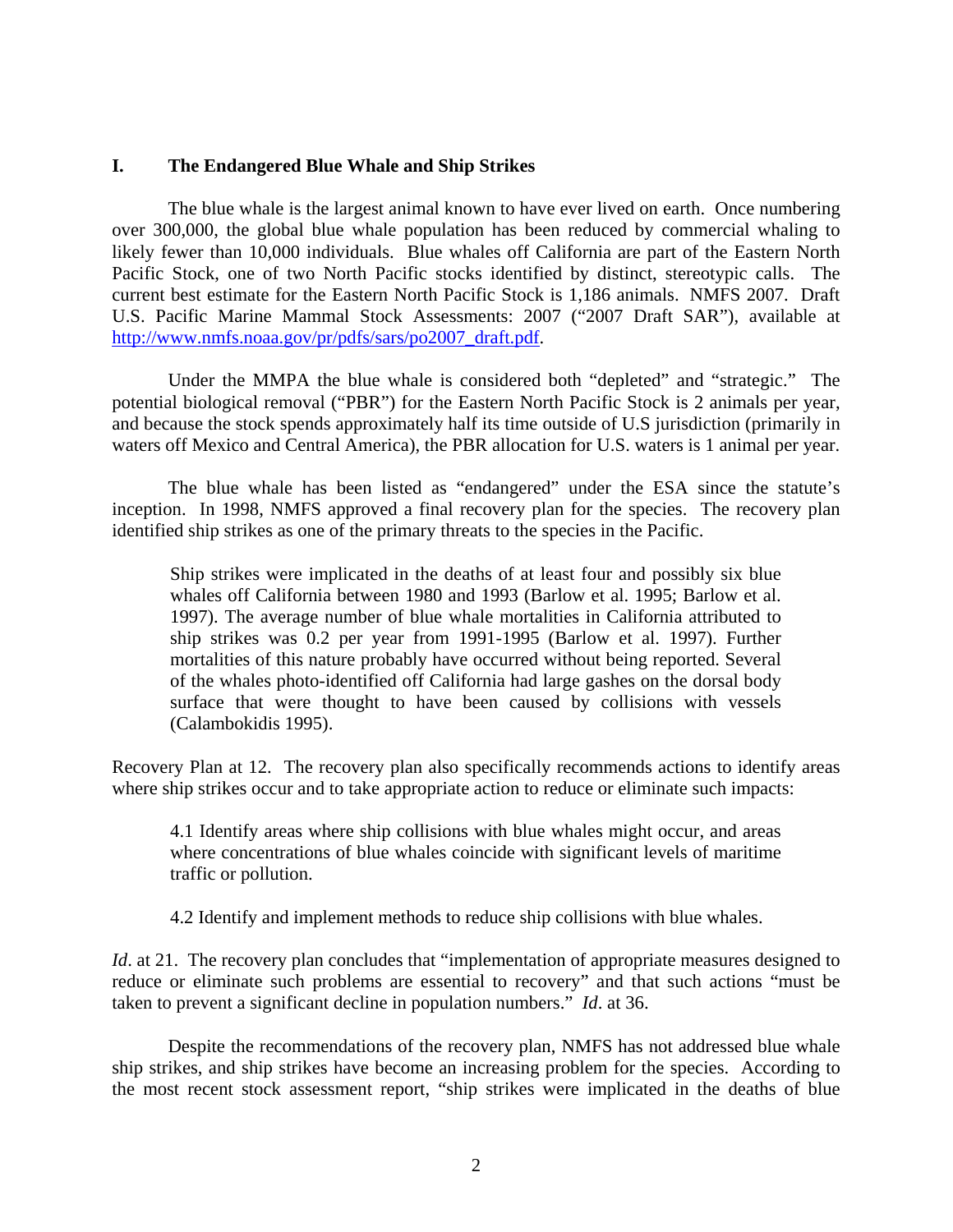whales in 1980, 1986, 1987, 1993, 2002 and 2004." 2007 Draft SAR at 138. In 2003, a blue whale was documented injured (blood in the water) from a ship strike. *Id*. Moreover, there were an additional five serious injuries and three mortalities of unidentified large whales from ship strikes, while additional blue whale mortality from ship strikes likely occurs and goes unreported. *Id*. The average minimum number of blue whale mortalities and serious injuries from 2000-2004 was 0.6 per year. *Id*.

 While the number of blue whale ship-strike mortalities has increased in recent years, the three mortalities in 2007 are unprecedented. The first mortality was documented when a blue whale was found dead in Long Beach Harbor on the weekend of September  $8<sup>th</sup>$ . According to NMFS stranding coordinator Joe Cardaro, as quoted in the LA Times, the Long Beach whale was likely hauled into the harbor on the bow of a ship that hit it in the Santa Barbara Channel. *LA Times*, September 15, 2007, Blue whale washes up on beach near Ventura, available at http://www.latimes.com/news/printedition/california/la-me-whale15sep15,1,4125655.story?coll=laheadlines-pe-california. That whale was subsequently towed out of the harbor without a necropsy. Several days later, on September 11, a second whale was observed dead near San Miguel Island. It washed ashore in Ventura County on September 14. A necropsy of this whale revealed broken bones indicative of a ship strike. Finally, on September 19, a third blue whale was spotted in the Santa Barbara Channel. This whale was towed to shore on September 21, and a subsequent necropsy identified broken bones indicative of a ship strike. In addition to these three confirmed mortalities, a dead blue whale was reported near San Clemente Island on September 12, and another washed ashore near Ensenada, Mexico. These latter two whales may be re-sightings of the Long Beach whale which was towed out to sea, or may represent additional whales killed by ships.

 While blue whale sightings in the Santa Barbara Channel are relatively common, most are in the summer as they pass through en route to feeding areas off central and northern California. The whales' presence in the Santa Barbara Channel in September is apparently unprecedented, and likely the result of changing ocean conditions that have affected numerous species of California marine life in recent years. Whatever the reason for the whales' extended stay in the Channel, their continued presence puts them at great risk of ship strikes.

The Ports of Los Angeles and Long Beach are the most active of any U.S. port, with thousands of large vessels arriving each year. As a consequence, the northbound and southbound shipping lanes in the Santa Barbara Channel are among the busiest in the world. The overlap of these shipping lanes with the foraging habitat of the blue whale puts this endangered species at great risk. While we can not likely change the behavior of the blue whales so as to avoid ship strikes, we can and must regulate the behavior of the vessels that pose a risk to the whales. As NMFS' experience with the North Atlantic right whale, a species facing extinction due to shipstrike mortality, demonstrates, the most effective mechanism to reduce the risk of fatal ship strikes is to regulate vessel speed. As discussed below, NMFS has both the authority and duty to promulgate regulations to regulate vessel speed so as to protect the blue whale.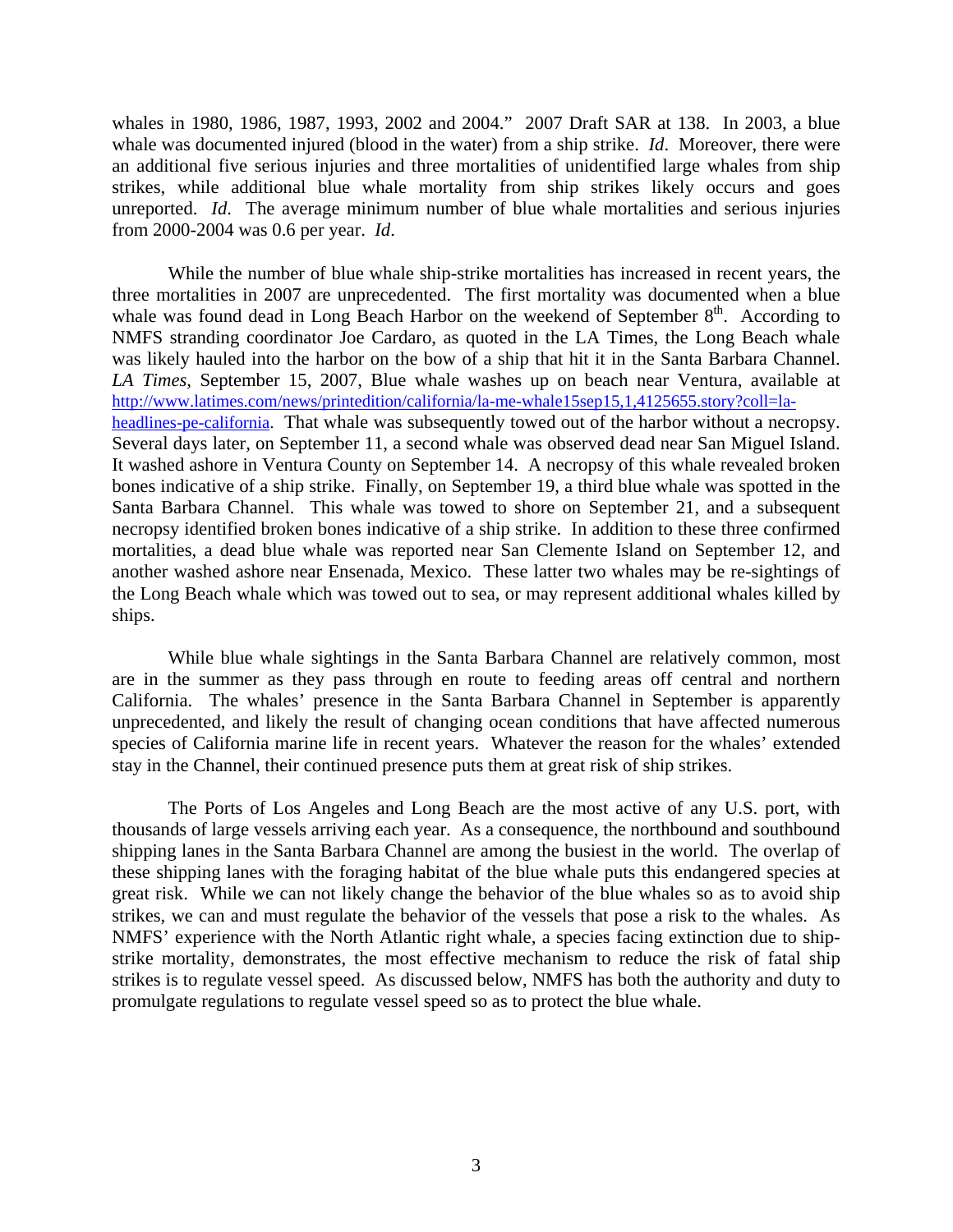# **II. The ESA and MMPA Require NMFS to Take Action to Prevent Additional Blue Whale Ship Strike Mortality**

Both the ESA and the MMPA give NMFS the authority to promulgate all necessary regulations to protect the blue whale from ship strikes. Section 11(f) of the ESA authorizes NMFS to "promulgate such regulations as may be appropriate to enforce [the ESA]". 16 U.S.C. § 1540(f). Similarly, the MMPA mandates that NMFS "shall proscribe such regulations as are necessary and appropriate to carry out the purposes of [the MMPA]". 16 U.S.C. § 1382(a). As described below, these statutes not only authorize NMFS to take action to protect the blue whale, they require it.

Section 2(c) of the ESA establishes that it is "...the policy of Congress that all Federal departments and agencies shall seek to conserve endangered species and threatened species and shall utilize their authorities in furtherance of the purposes of this Act." 16 U.S.C.  $\S$  1531(c)(1). The ESA defines "conservation" to mean "…the use of all methods and procedures which are necessary to bring any endangered species or threatened species to the point at which the measures provided pursuant to this Act are no longer necessary." 16 U.S.C. § 1532(3). Similarly, Section 7(a)(1) of the ESA directs that the Secretary of Commerce review "…other programs administered by him and utilize such programs in furtherance of the purposes of the Act." 16 U.S.C. § 1536(a)(1). Additionally, Section 4(f) specifically requires that NMFS both "…develop and *implement* plans (hereinafter…referred to as 'recovery plans') for the conservation and survival of endangered species and threatened species…" 16 U.S.C. § 1533(f) (emphasis added). Drafting a recovery plan is not sufficient to comply with this statutory mandate. Consistent with the intent that recovery plans actually be implemented, Congress required that recovery plans "…incorporate…(i) a description of such site-specific management actions as may be necessary to achieve the plan's goal for the conservation and survival of the species." 16 U.S.C. § 1533(f)(1)(B)(i).

As discussed above, the recovery plan for the blue whale explicitly requires NMFS "to reduce or eliminate" mortality from ship strikes, and concludes that such action is "essential to recovery" and "must be taken to prevent a significant decline in population numbers." Recovery Plan at 21, 36. For NMFS to meet its mandates under Sections 2, 4 and 7 of the ESA, the agency must take prompt action to address ship strikes that are resulting in unsustainable levels of mortality to the blue whale.

Not only does the recent mortality of blue whales from ship strikes threaten the recovery of the species, such take is unlawful. The ESA prohibits any "person" from "taking" threatened and endangered species in the territorial sea of the United States or upon the high seas. 16 U.S.C. §§ 1538(a)(1)(B)&(C). The definition of "take", found at 16 U.S.C. § 1532(19), states,

The term "take" means to harass, harm, pursue, hunt, shoot, wound, kill, trap, capture, or collect, or to attempt to engage in any such conduct.

 Injuring or killing a blue whale via a ship strike is a violation of this prohibition. It is also unlawful for any person subject to the jurisdiction of the United States to "cause" the take of a listed species. The ownership, operation, and authorization of vessels resulting in take of blue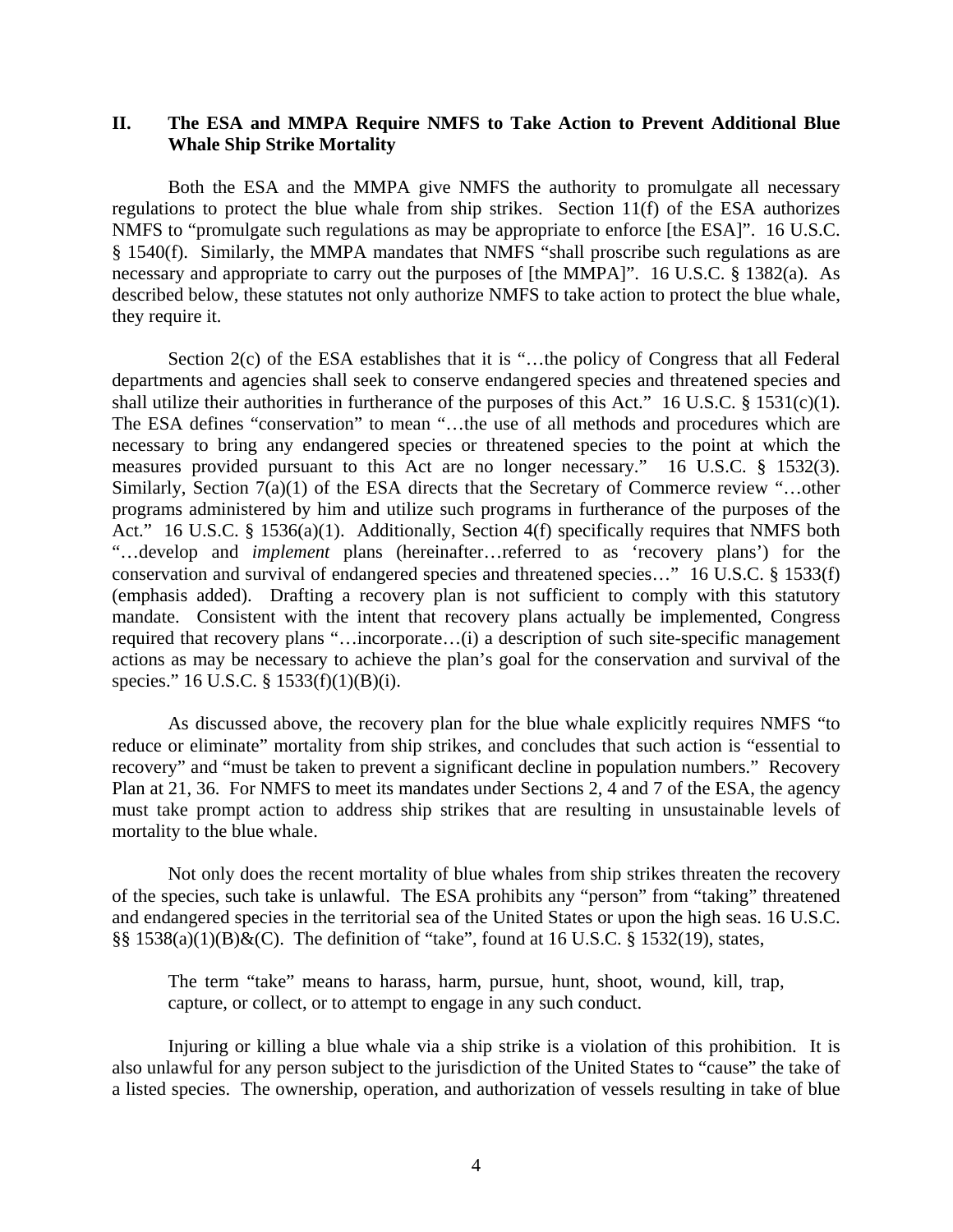whales has occurred and continues to occur in the absence of any permit from NMFS authorizing such take. NMFS has an obligation to enforce the take prohibition of the ESA as well as to take all necessary action to prevent further violations of the statute.<sup>1</sup>

 The MMPA also requires NMFS to take action to prevent further ship strike mortalities of blue whales. The overriding purpose of the MMPA is to maintain species and populations as functional parts of their ecosystems.

Such species and population stocks should not be permitted to diminish beyond the point at which they cease to be a significant functioning element in the ecosystems in which they are a part, and consistent with this major objective, they should not be permitted to diminish below there optimum sustainable population. Further measures should be immediately taken to replenish any species or population stock which has already diminished below that population. In particular, efforts should be made to protect essential habitats, including the rookeries, mating grounds, and areas of similar significance for each species of marine mammal from the adverse effect of man's actions.

16 U.S.C. § 1361(2). Moreover, Congress declared that marine mammals "should be protected and encouraged to develop to the greatest extent feasible commensurate with sound policies of resource management and that the primary objective of their management should be to maintain the health and stability of the marine ecosystem." *Id*. at § 1361(6).

 To achieve these ends, Congress dictated that NMFS "*shall* prescribe such regulations as are necessary and appropriate to carry out the purposes of [the MMPA]". 16 U.S.C. § 1382(a). Additionally, for strategic stocks such as the blue whale, Congress explicitly authorized NMFS to "develop and implement conservation or management measures to alleviate . . . impacts" where activities in areas of "ecological significance to marine mammals may be causing a decline or impeding the recovery of the strategic stock." *Id*. at § 1382(e).

 In passing the MMPA, Congress explicitly recognized the statute provided a much needed mechanism for regulating vessel traffic that harmed marine mammals. *See* 1972 H.R. Rep. No. 92-707 (1972), reprinted in 1972 U.S.C.C.A.N. 4144, 4147-4150 (noting that "the operation of powerboats in areas where the manatees are found" represented a threat to that species and, absent the new provisions of the MMPA, "at present the Federal government is essentially powerless to force these boats to slow down or curtail their operations." The MMPA "would provide the Secretary of the Interior with adequate authority to regulate or even forbid the use of powerboats in waters where manatees are found." $)^2$ 

1

<sup>&</sup>lt;sup>1</sup> In addition to NMFS' obligations under the ESA, Section  $7(a)(2)$  requires all other federal agencies whose actions may affect the blue whale to ensure that they do not jeopardize the species. 16 U.S.C. § 1536(a)(2). NMFS should require all agencies who may have jurisdiction over shipping in the Santa Barbara Channel (e.g. the Navy, Army Corps of Engineers, Coast Guard, MARAD, etc.) to consult on their actions in relation to the recent ship strikes. 2

<sup>&</sup>lt;sup>2</sup> Under the MMPA, the Secretary of the Interior has jurisdiction over manatees while NMFS has jurisdiction over whales. While the species may differ, the provisions of the MMPA apply in the same manner. Additionally, as noted above, the ESA, which was passed a year after the MMPA, also provides NMFS with authority to regulate shipping impacts on endangered marine mammals.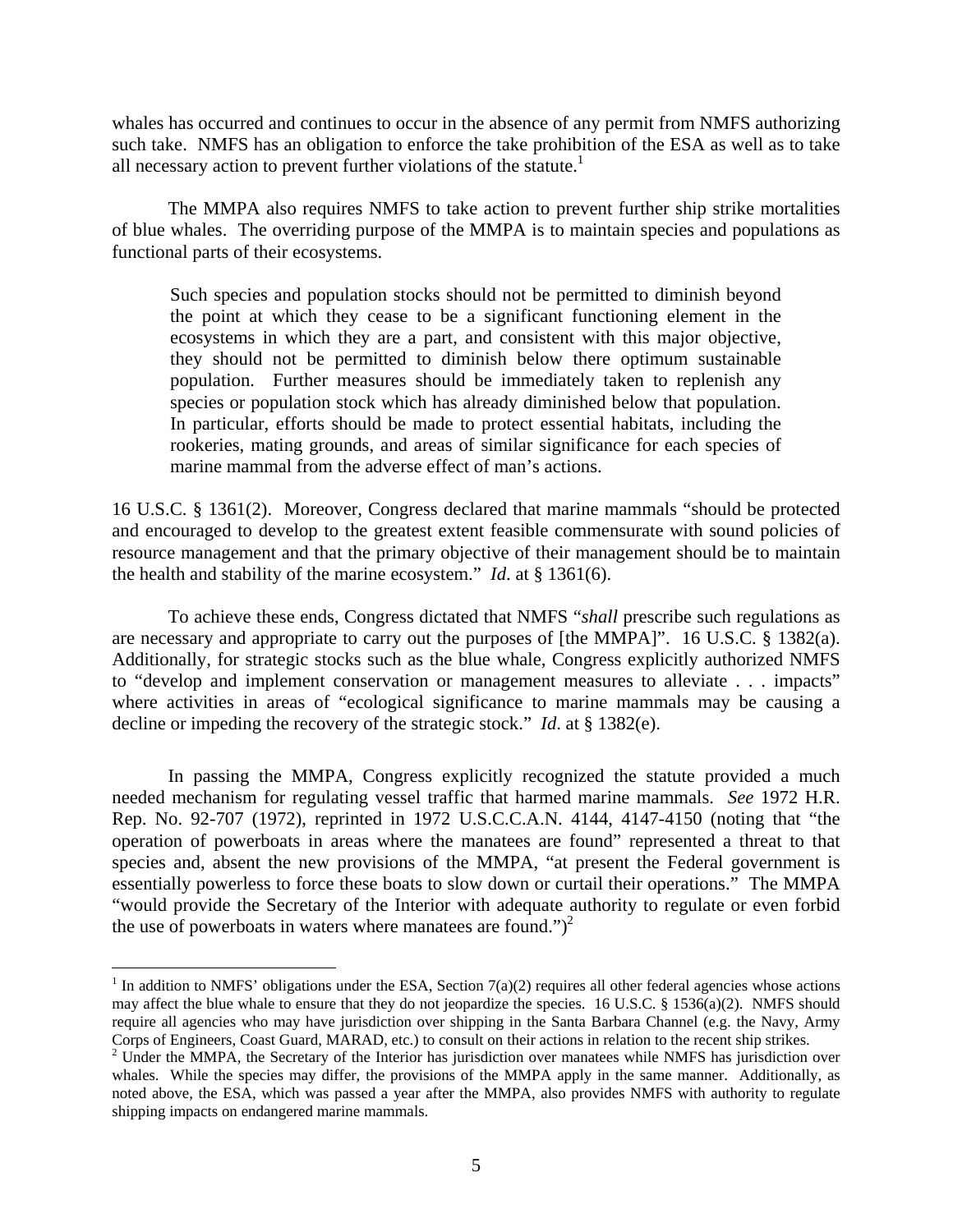In addition to protecting populations of marine mammals, the MMPA also protects individual marine mammals. The primary mechanism by which the MMPA protects marine mammals is through the implementation of a "moratorium on the taking" of marine mammals. 16 U.S.C. § 1371(a). Under the MMPA, the term "take" is broadly defined to mean "to harass, hunt, capture, or kill, or attempt to harass, hunt, capture, or kill *any* marine mammal." *Id.* § 1362(13) (emphasis added); *see also* 16 U.S.C. § 1362(18)(A) (definition of "harassment" expressly applies to acts that affect "*a* marine mammal or marine mammal stock in the wild")(emphasis added); *Natural Resources Defense Council v. Evans,* 279 F.Supp.2d 1129, 1157 (N.D. Cal. 2002) ("In expressing concern about harassment to 'a marine mammal,' Congress was concerned about harassment to individual animals.").

In addition to the moratorium set forth in Section 1371, Congress enacted Section 1372, which makes it unlawful for persons to take any marine mammal. Section  $1372(a)(1)$  makes it unlawful for "any person . . . vessel or other conveyance subject to the jurisdiction of the United States to take any marine mammal on the high seas." The provisions of Section  $1372(a)(2)(A)$ make it unlawful for "any person or vessel or other conveyance to take any marine mammal in waters or on lands under the jurisdiction of the United States." Section 1372(a)(2)(B) prohibits persons from "using any port, harbor, or other place under the jurisdiction of the United States to take or import marine mammals or marine mammal products." The take of blue whales via ship strikes in the Santa Barbara Channel violates these provisions of the MMPA.

As discussed above, the Eastern North Pacific Stock of blue whales is a strategic stock that is far below its optimum sustainable population. Take of more than one animal a year exceeds the potential biological removal and will therefore, by definition, impede recovery. At least three blue whales are known to have been killed in only a two week stretch this month.<sup>3</sup> These takes are not only individually unlawful, but are well above sustainable limits. As with the ESA, NMFS has the authority and the obligation to take immediate action to address these violations of the MMPA. As demonstrated below, a speed limit on shipping in the Santa Barbara Channel is necessary to achieve this end.

## **III. A Ten Nautical Mile per Hour Vessel Speed Limit in the Santa Barbara Channel is Necessary to Protect Blue Whales**

Through this petition, we formally request that NMFS implement on an emergency basis a ten nautical mile per hour speed limit in the Santa Barbara Channel for all vessels over 65 feet in length, such regulation to remain in effect until all blue whales have been documented to have departed the area for the year. $4\,$  In the alternative, in the event NMFS determines an emergency rulemaking is not warranted, we request that NMFS expeditiously proceed with such rulemaking pursuant to notice and comment, such that all necessary protective measures are in place prior to the return of blue whales to the Santa Barbara Channel in 2008.

 $\overline{a}$ 

 $3$  The multiple ship-strike mortalities also likely qualify as an "unusual mortality event" as defined by the MMPA, requiring further response from NMFS. *See* 16 U.S.C. § 1421c; *see also* 71 Fed. Reg. 75234 ("Notice: Availability of new criteria for designation of marine mammal Unusual Mortality Events (UMEs)"). 4

<sup>&</sup>lt;sup>4</sup> This petition is submitted pursuant to 5 U.S.C. § 553(e) (right to petition), 5 U.S.C. § 553(b)(emergency rulemaking),16 U.S.C. § 1382 (MMPA), and 16 U.S.C. § 1540(f) (ESA).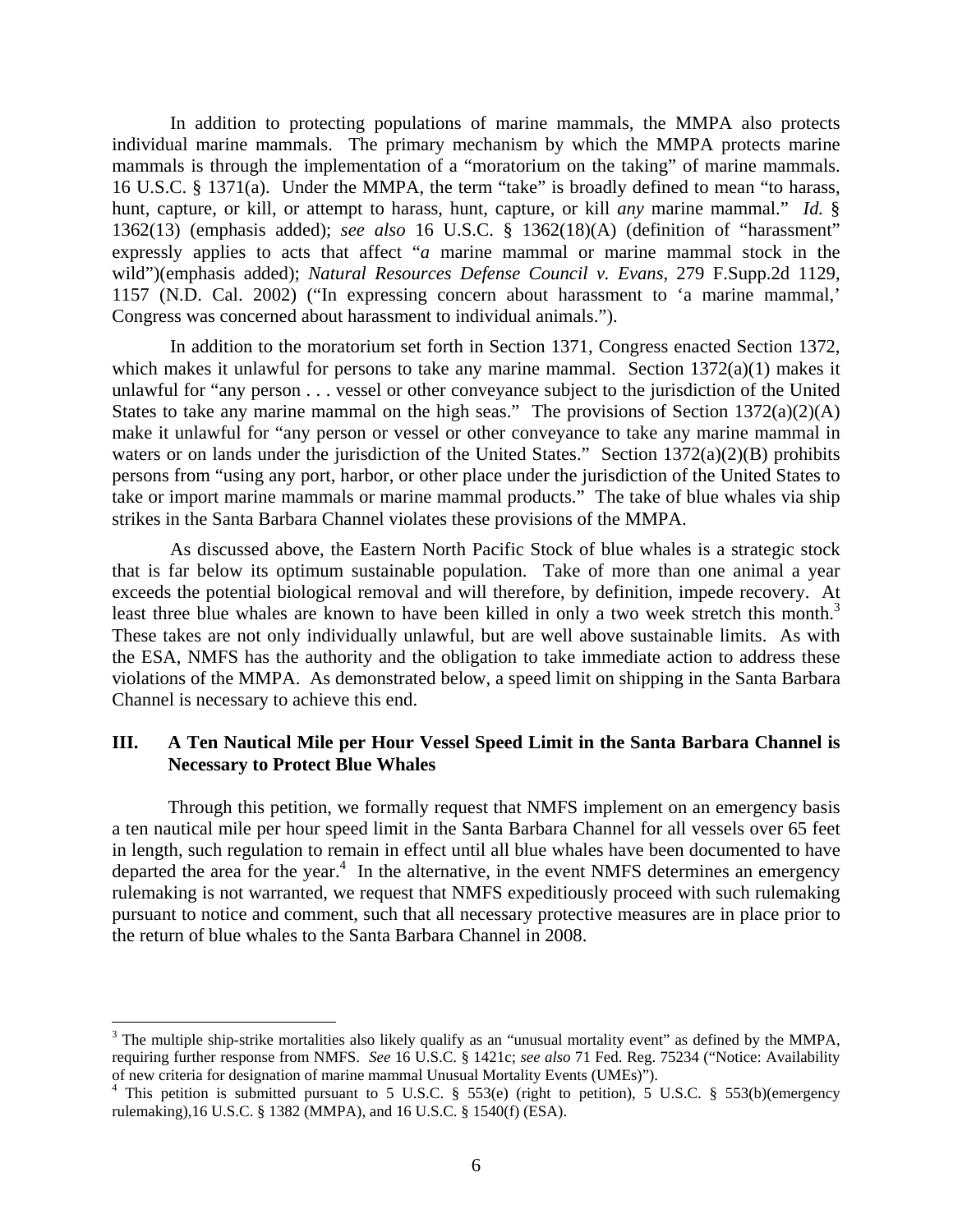

**Figure 1: The Santa Barbara Channel** 

#### **A. Proposed Regulatory Text**

50 CFR part 224 is proposed to be amended as follows:

PART 224--ENDANGERED MARINE AND ANADROMOUS **SPECIES** 

 1. The authority citation for 50 CFR Part 224 continues to read as follows:

Authority: 16 U.S.C. 1531-1543 and 16 U.S.C. 1361 et seq.

2. In part 224, a new Sec. 224.106 is added to read as follows:

Sec. 224.106 Speed restrictions to protect blue whales.

 (a) The following restrictions apply to: all vessels subject to the jurisdiction of the United States greater than or equal to 65 ft (19.8m) in overall length, and all other vessels greater than or equal to 65 ft (19.8 m)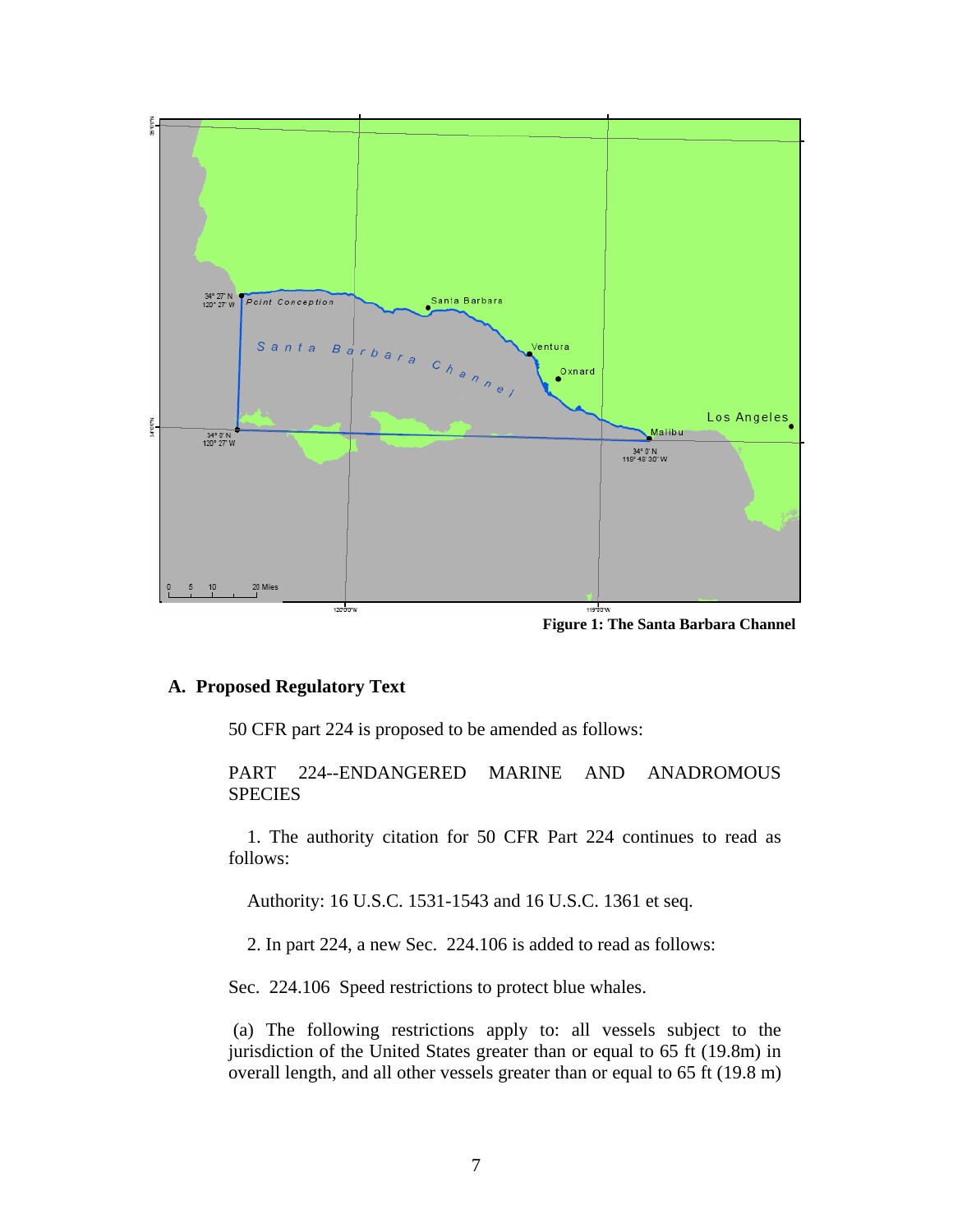in overall length entering or departing a port or place under the jurisdiction of the United States.

(1) Santa Barbara Channel: Vessels shall travel at a speed of 10 knots or less during the period of June 1 to December 1 each year in the area bounded by: the shoreline at Point Conception, 34[deg]27'N lat., 120[deg]27'W long.; south to 34[deg]0'N lat., 120[deg]27'W long.; and west to the shoreline at 34[deg]0'N lat., 118[deg]48'30"W long.

(2) [reserved]

(b) It is unlawful under this section:

 (1) For any vessel subject to the jurisdiction of the United States to violate any speed restriction established in paragraph (a) of this section; or

 (2) For any vessel entering or departing a port or place under the jurisdiction of the United States to violate any speed restriction established in paragraph (a) of this section.

# **B. The Proposed Regulation is Necessary to Effectuate the Purposes of the ESA and MMPA**

The proposed regulatory language would restrict vessels subject to United States jurisdiction to speeds that have previously been determined by NMFS and independent experts to be necessary to meaningfully reduce the risk of ship-strike mortality to large whales. NMFS is currently engaging in a rulemaking to set marine vessel speed limits in area along the East Coast of the United States so as to protect the North Atlantic Right Whale. *See* 71 Fed. Reg. 36299 (June 26, 2006) ("Endangered Fish and Wildlife; Proposed Rule to Implement Speed Restrictions to Reduce the Threat of Ship Collisions with North Atlantic Right Whales"). The language we have proposed to regulate vessel speeds in the Santa Barbara Channel parallels that NMFS has developed for the right whale.

In the right whale rulemaking, NMFS acknowledged the limitations of voluntary measures and advisories.

Despite conservation efforts developed and undertaken by agencies, stakeholders, partners and industry throughout the 1990s, right whale deaths from ship strikes continue. NMFS believes that existing measures have not been sufficient to reduce the threat of ship strikes or improve chances for recovery (for example, a study of mariner compliance with NOAA-issued speed advisories in the Great South Channel reported that 95 percent of ships tracked (38 out of 40) did not slow down or route around areas in which right whale sightings occurred (Moller et al., 2005)). Accordingly, NMFS determined that further action was required.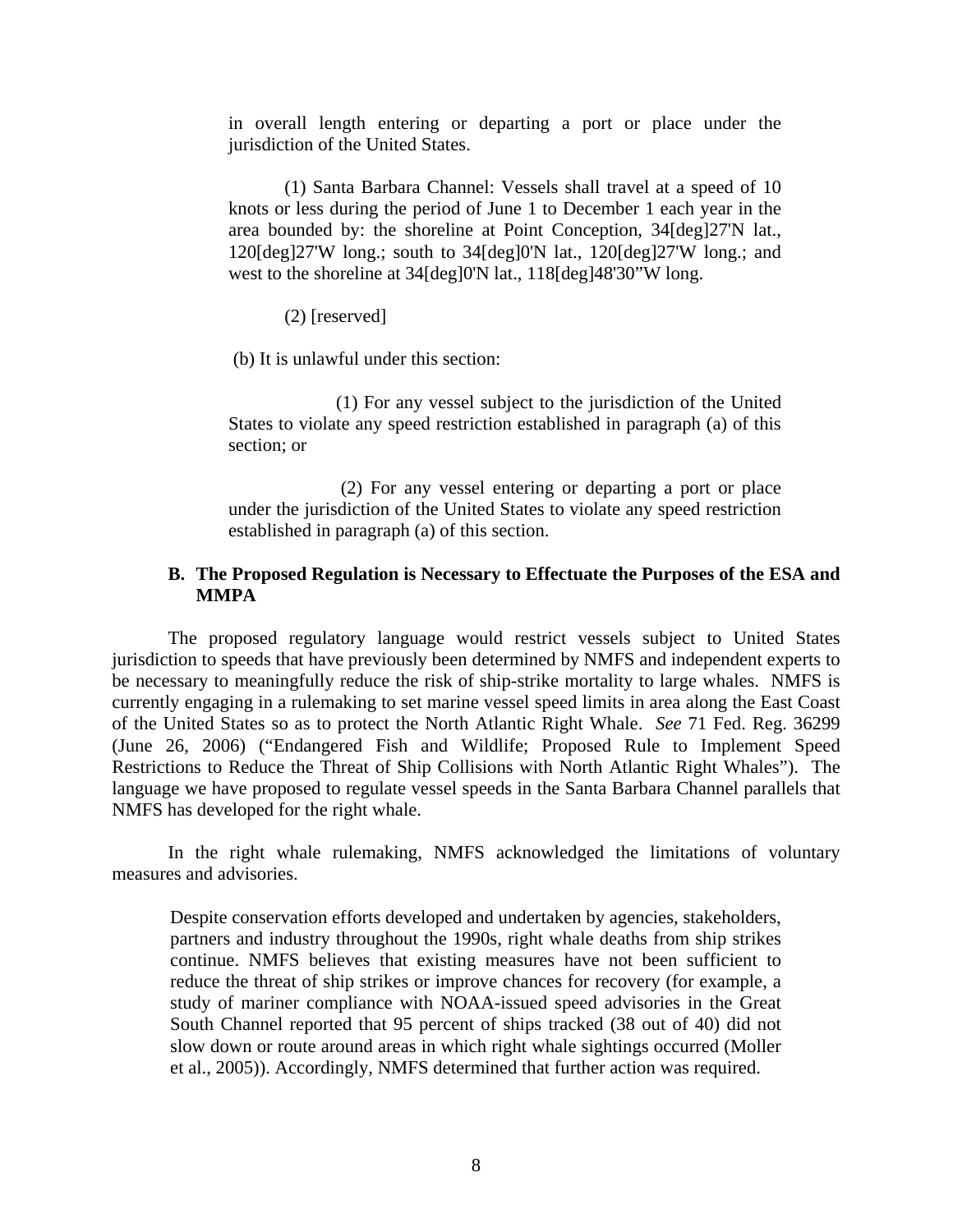71 Fed. Reg. at 36301. NMFS concluded that speed limits were likely the most effective measure to actually reduce ship strike mortalities. We believe such mandatory measures are appropriate here.

NOAA's proposed use of speed restrictions to reduce ship strikes is based on several types of evidence. *An examination of all known ship strikes indicates vessel speed is a principal factor*. Records of right whale ship strikes (Knowlton and Kraus, 2001) and large whale ship strike records (Laist et al., 2001; Jensen and Silber, 2003) have been compiled. In assessing records in which vessel speed was known, Laist et al. (2001) found "a direct relationship between the occurrence of a whale strike and the speed of the vessel involved in the collision."

71 Fed. Reg. at 36303 (emphasis added).

 We request that NMFS impose a ten nautical mile per hour (i.e. ten knot) speed limit in the Santa Barbara Channel as that is the speed NMFS has determined is most effective at protecting large whales. In the right whale rulemaking NMFS summarized the finding of scientists on the relationship of vessel speed to whale injuries and mortalities.

Using a total of 64 records of ship strikes in which vessel speed was known, Pace and Silber (2005) tested speed as a predictor of the probability of a whale death or serious injury. *The authors concluded that there was strong evidence that the probability of death or serious injury increased rapidly with increasing vessel speed.* Specifically, the predicted probability of serious injury or death increased from 45 percent to 75 percent as vessel speed increased from 10 to 14 knots, and exceeded 90 percent at 17 knots. In a related study, Vanderlaan and Taggert (in review) analyzed all published historical data on vessels striking large whales. Looking at cases where a strike occurred, the authors found that the probability that a strike would result in lethal rather than non-lethal injury ranged from 20 percent at 9 knots, to 80 percent at 15 knots, to 100 percent at 21 knots or greater.

71 Fed. Reg. at 36303 (emphasis added).

NMFS' proposed ten-knot speed limit in the right whale regulation is also supported by the Marine Mammal Commission. In its comment letter on the proposed rule, the Commission explained why setting the speed limit higher than ten-knots would likely be ineffective.

In its Federal Register notice, the Service proposed a 10-knot speed limit but also solicited comments on implementing alternative speed limits of 12 or 14 knots. As discussed in the notice, the best available data on ship/whale collisions indicate that the probability of serious or lethal injuries to whales is very low when vessels travel at speeds of less than 10 knots. Risks increase rapidly at speeds between 10 and 13 knots. The data also indicate that the largest number of serious or lethal injuries occurs at speeds of 14 to 15 knots. Thus, a 14 knot limit appears to offer little, and possibly no, reduction in the risk of collision.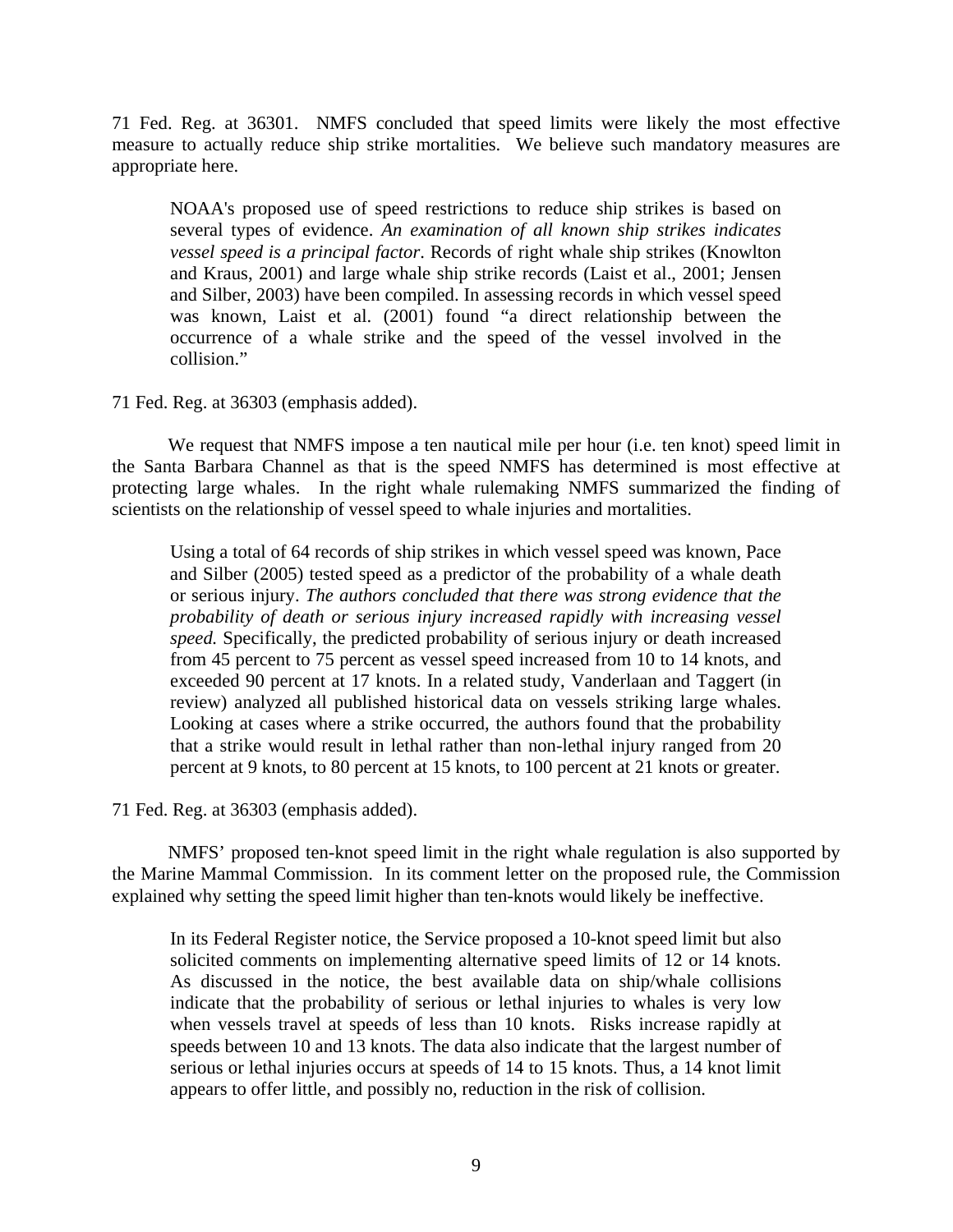In establishing a speed limit, the Service also should consider human nature. When confronted with speed restrictions, many people travel at speeds slightly above the established limit. If a 12-knot limit is selected and vessel operators actually travel only a knot or two faster, they will be moving at speeds known to be dangerous to right whales. As a result, much of the potential conservation benefit of the speed restriction regulation would be lost. Accordingly, the Marine Mammal Commission recommends that the Service adopt a 10-knot speed limit as proposed.

Marine Mammal Commission, August 15, 2006 letter at 2.

 $\overline{a}$ 

 In sum, the only effective mechanism to reduce the risk of ship strikes on large whales is a speed limit in the time and place where whales and ships overlap. A ten nautical mile per hour speed limit in the Santa Barbara Channel is necessary and appropriate to reduce the risk of vessel collisions with blue whales.

 In the right whale rulemaking, NMFS proposed to apply the speed limit to vessels 65 feet and longer.

Available data indicate that most lethal collisions are caused by large vessels (Laist et al., 2001; Jensen and Silber, 2003). In this proposed rulemaking, NMFS proposes 65ft (19.8m) as the vessel size threshold for speed restrictions. NMFS is aware that right whale collisions can occur with vessels smaller than 65 ft (19.8 m) and result in serious injury or death. Sixty-five feet (19.8m) is a size threshold recognized in the maritime community and commonly used in maritime regulations to distinguish between motorboats and larger vessels, of which the latter are subject to additional regulatory requirements (e.g., Automatic Identification System (AIS) requirements; International Navigational Rules Act, Rules of the Road sections).

71 Fed. Reg. at 36305. This same rationale as applied to the right whale applies here, and we believe NMFS should set speed limits in the Santa Barbara Channel for all vessels 65 feet and greater.<sup>5</sup>

 This petition seeks to have the requested ten nautical mile per hour speed limit apply in the waters of the Santa Barbara Channel from June 1 until December 1. In "normal" years blue whales are generally seen in the Santa Barbara Channel from June through August, with occasional animals seem as late as November. This year the whales have remained in the area throughout September and there is no indication as to when they will depart. We believe that a speed limit should cover the entire season that whales are present in the channel. Keeping the regulation in effect until December will likely protect any whales that remain in the channel into the fall.

<sup>&</sup>lt;sup>5</sup> Given the critically imperiled status of the right whale, speed restriction on vessels smaller that 65 feet may be appropriate in some areas to address the greater impact of ship strikes on the right whale. The 65 foot threshold is likely sufficient for the blue whale in the Santa Barbara Channel.